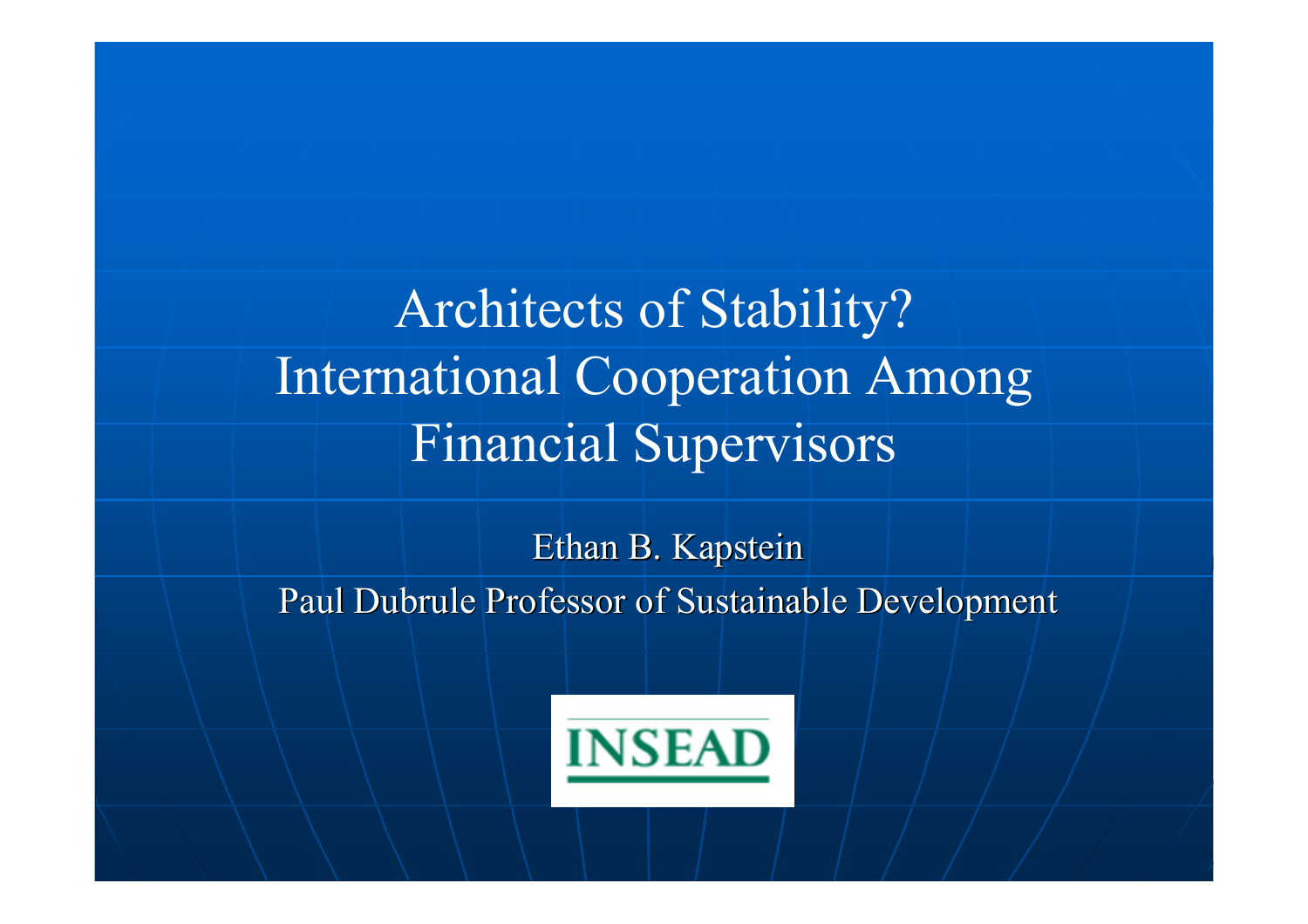## The Argument

- Financial supervisors have achieved substantial success in building a "new financial architecture."  $\blacksquare$  That supervisory structure should be viewed as a "work in progress" due to the (paradoxical) changes in the financial risk environment:  $(1)$  the emergence of large and complex financial institutions (LCFIs); and  $(2)$  the "atomization" or transference of financial risk onto firms and households.
- Further reforms are needed in financial regulation, with elected officials likely assuming a greater voice in future regulatory arrangements.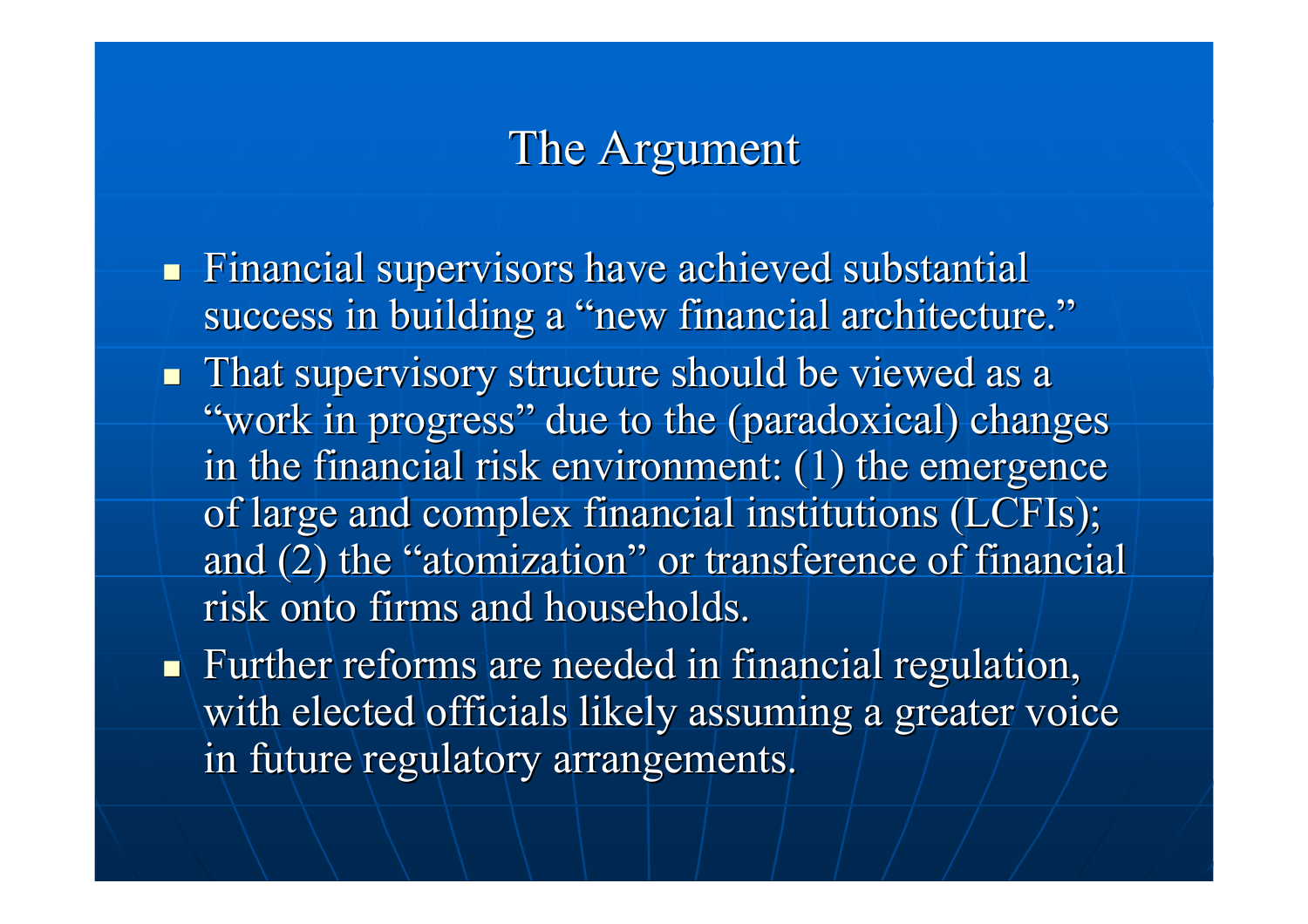# Why Cooperate?

- Public Interest approach: High levels of financial interdependence increases the risk of global contagion; international cooperation to produce minimum standards (eg for capital adequacy) therefore a necessity for financial stability. But despite interdependence in many issue-areas, level and type of international cooperation varies.
- $\blacksquare$ Private Interest approach: Regulation as the outcome of political efforts (e.g. by firms and elected officials) to use state authority for personal ends. International cooperation in finance therefore viewed as effort to "level the playing field" for financial intermediaries. Casts skepticism on welfare benefits of international cooperation and instead urges "competition in regulation."
- $\blacksquare$ My approach (following Sam Peltzman): Regulators pursue multiple objectives; *International cooperation among financial supervisors may therefore be defined as a multilateral effort to reconcile diverse demands for both a more level and more stable environment for global finance.*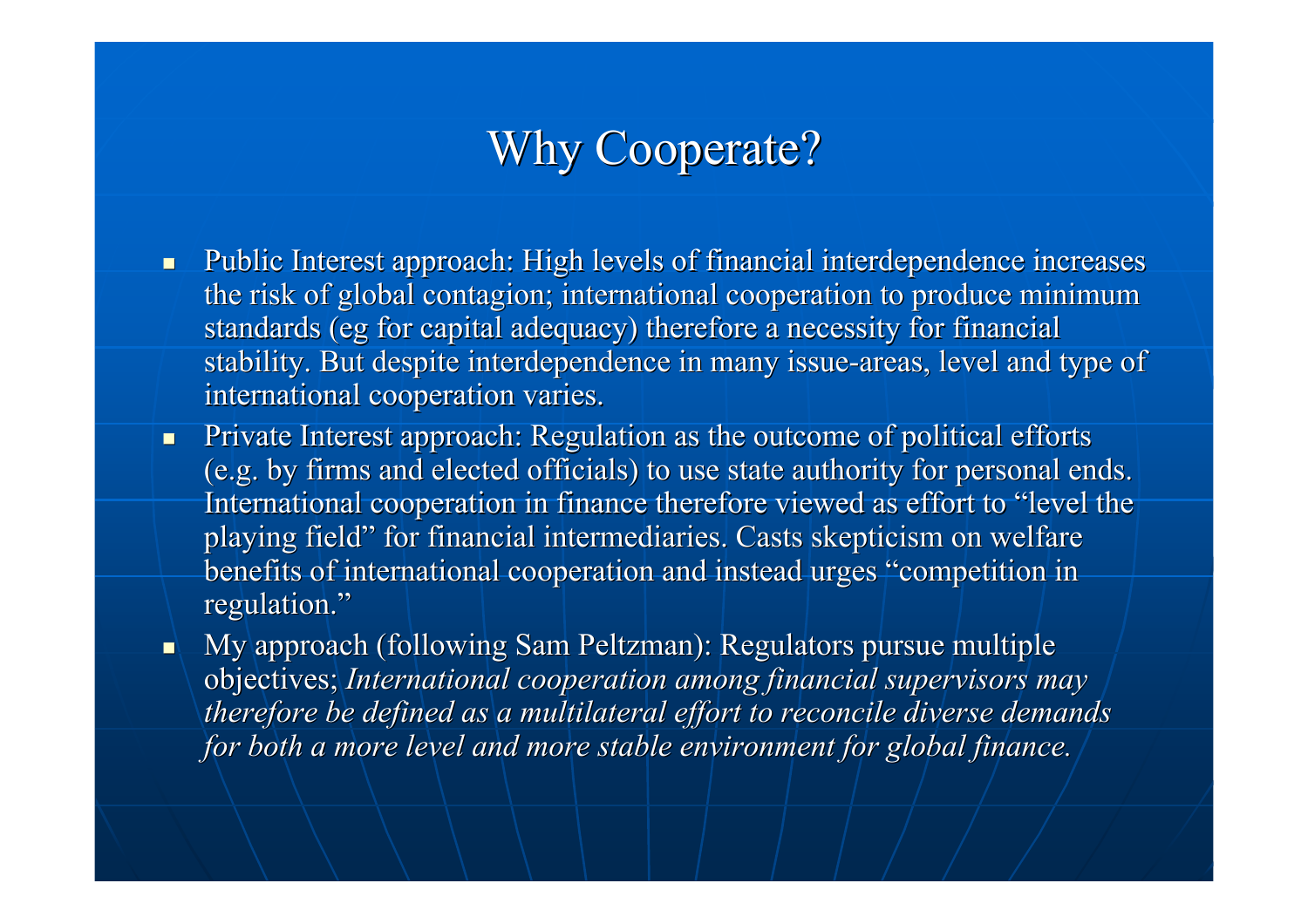#### How Is Cooperation Achieved? How Is Cooperation Achieved?

 $\blacksquare$  Financial cooperation has required a combination of "power" and "purpose":

**Power refers to exercise of US (and UK) financial** market power, specifically the power to require foreign firms to adopt host country standards if they wish to access US and UK financial markets.

Purpose refers to the political objectives of international cooperation: the search for both a stable and a level playing field.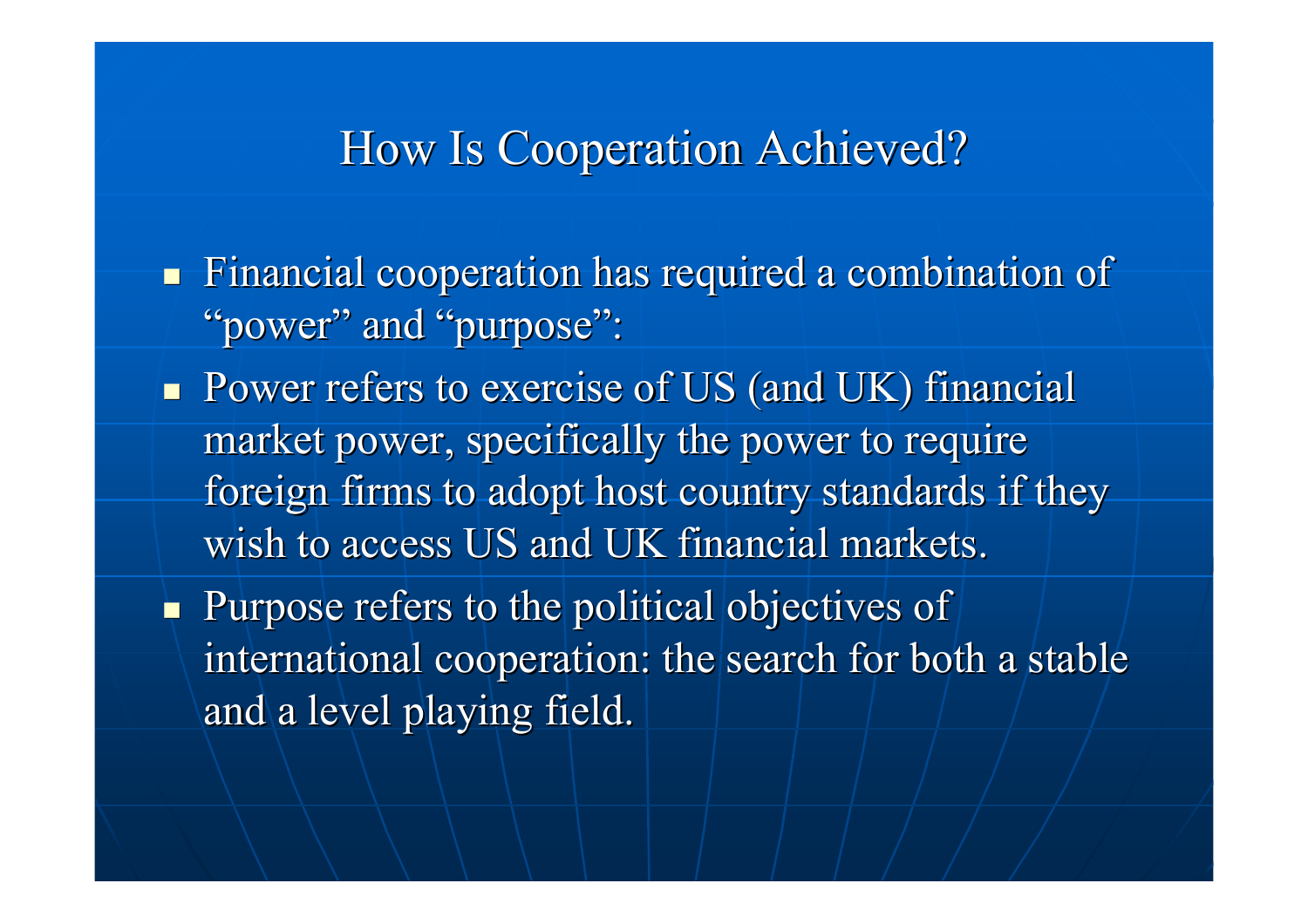## Case Study: Basel I

- $\blacksquare$  Origins of Basel capital adequacy accord in debt crisis and demand by US Congress that banks must increase capital as cost of any increase in IMF quota.
- **US banks refuse to accept unilateral capital increase,** especially in light of competition from weakly capitalized Japanese banks.
- $\blacksquare$  US legislation requires FED to negotiate international capital adequacy standards.
- $\blacksquare$  Thus, Basel I seeks to "level" and "stabilize" global finance.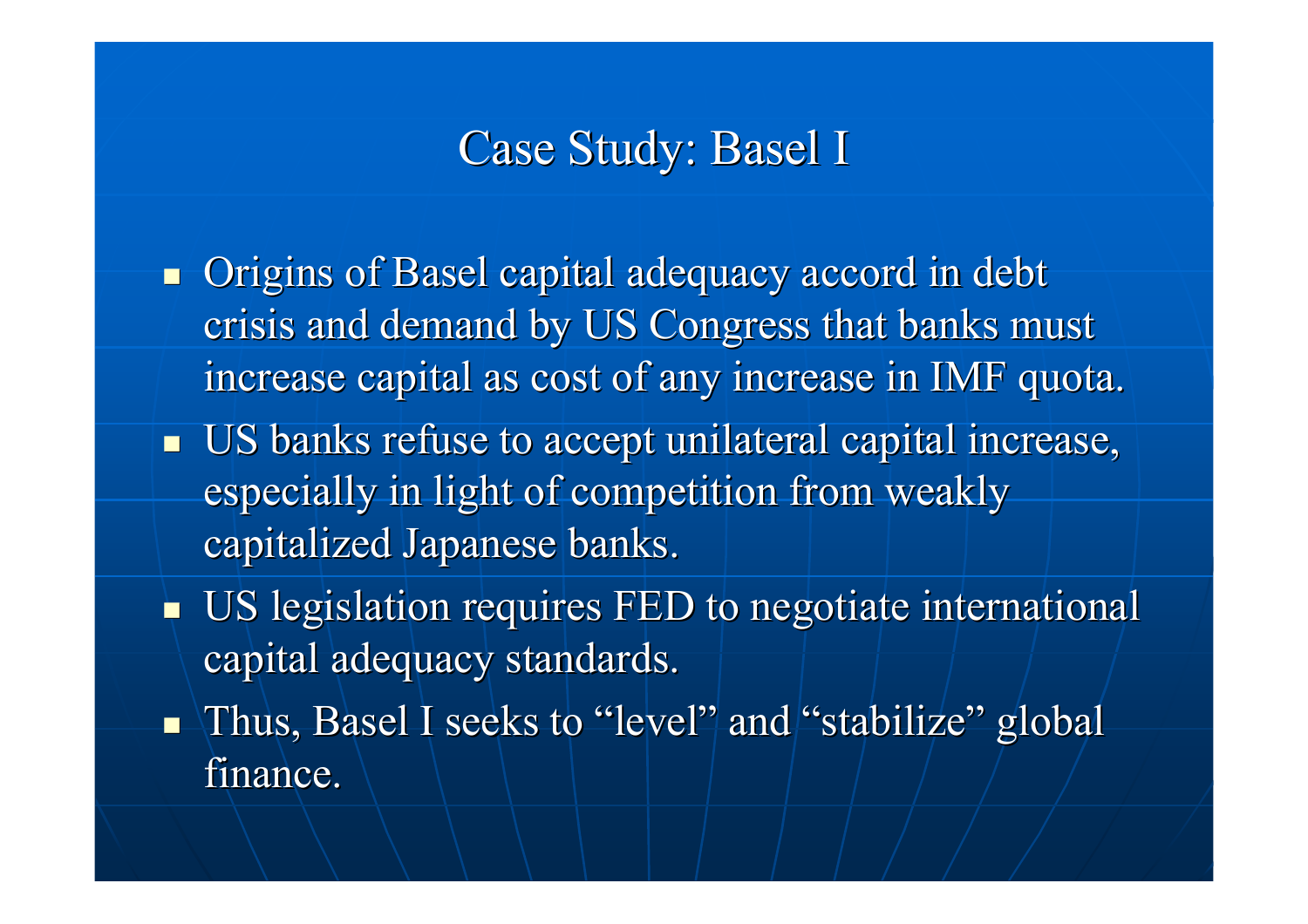# Mexico, Asia and the New Financial Architecture

- m. Robert Rubin's Lessons from Mexico and Asia:
- Ō. Congressional appetite for financial leadership is Congressional appetite for financial leadership is limited;
- Burden of financial leadership must be shared with other nations;

 $\blacksquare$  This requires a "new financial architecture" which includes, inter alia, minimum global standards for financial intermediaries.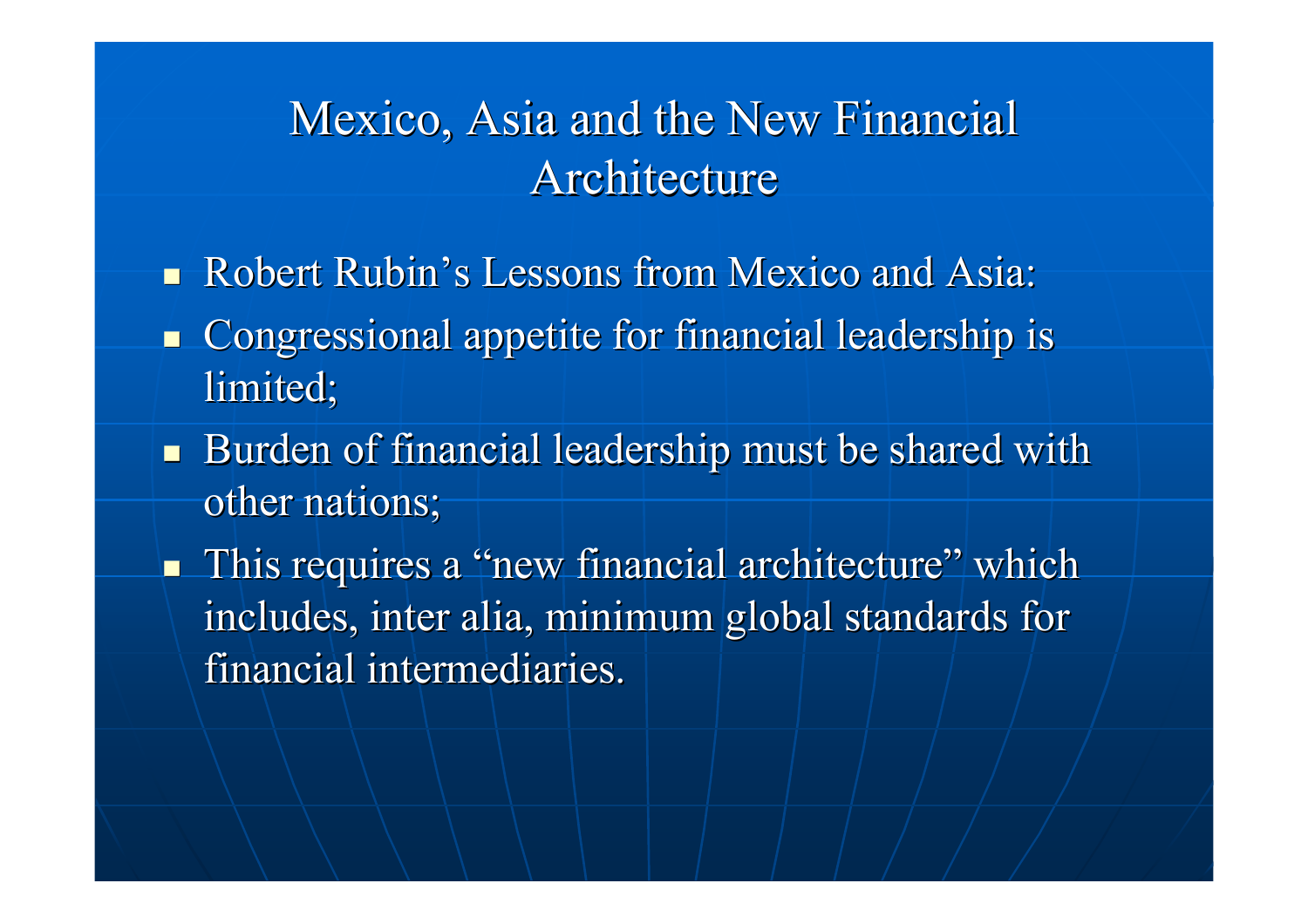#### The Changing Financial Risk Environment

 $\blacksquare$  The supervisory architecture remains a work in progress because of:

- **Emergence of LCFIs**
- $\blacksquare$ Development of Derivatives Markets
- $\blacksquare$ Transfer of financial risk onto households and firms whose absorptive capacity remains untested
- $\blacksquare$  These developments suggest possible politicization of future financial crises!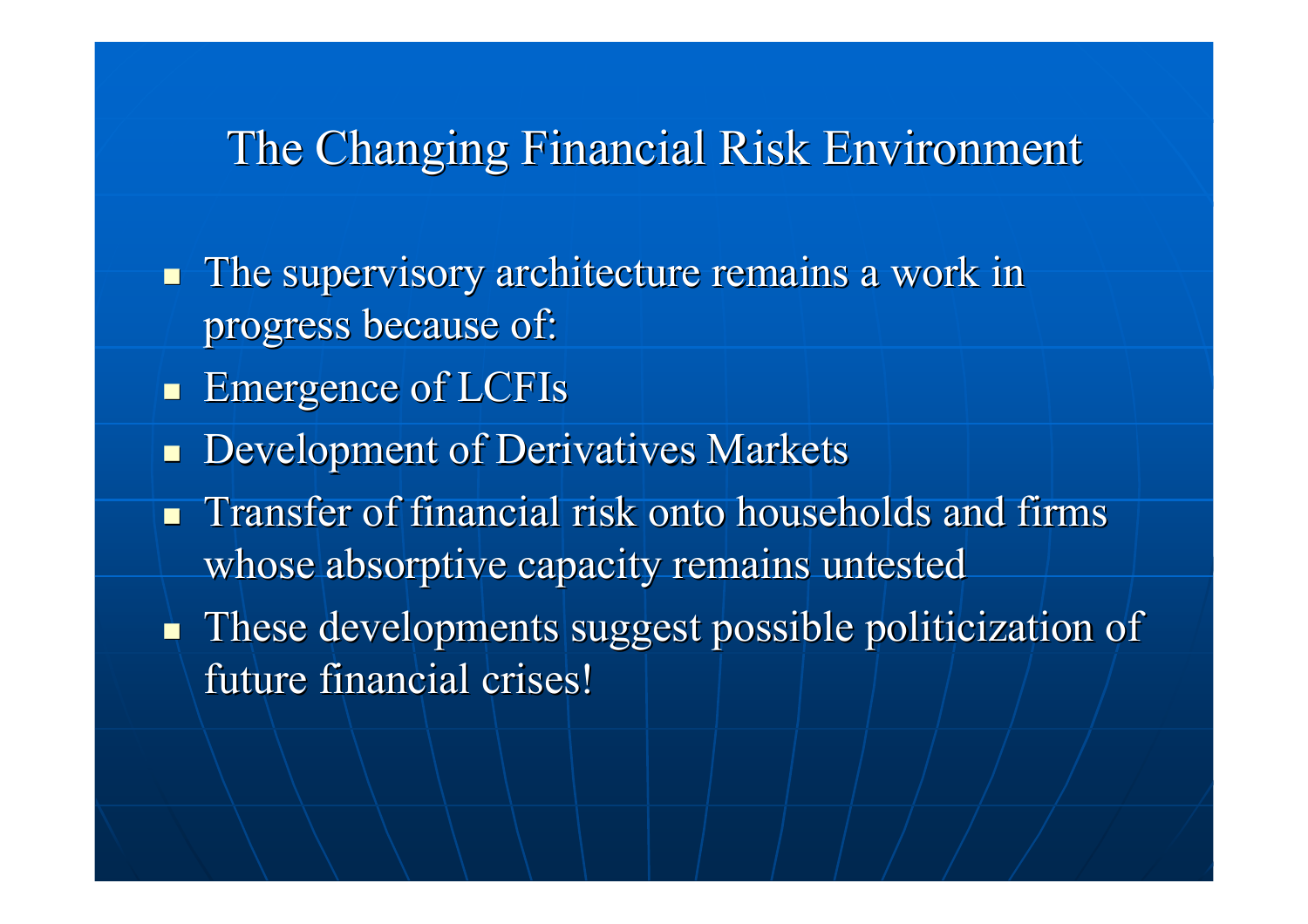## Consolidation in US Banking



Source: FDIC Bank Call Reports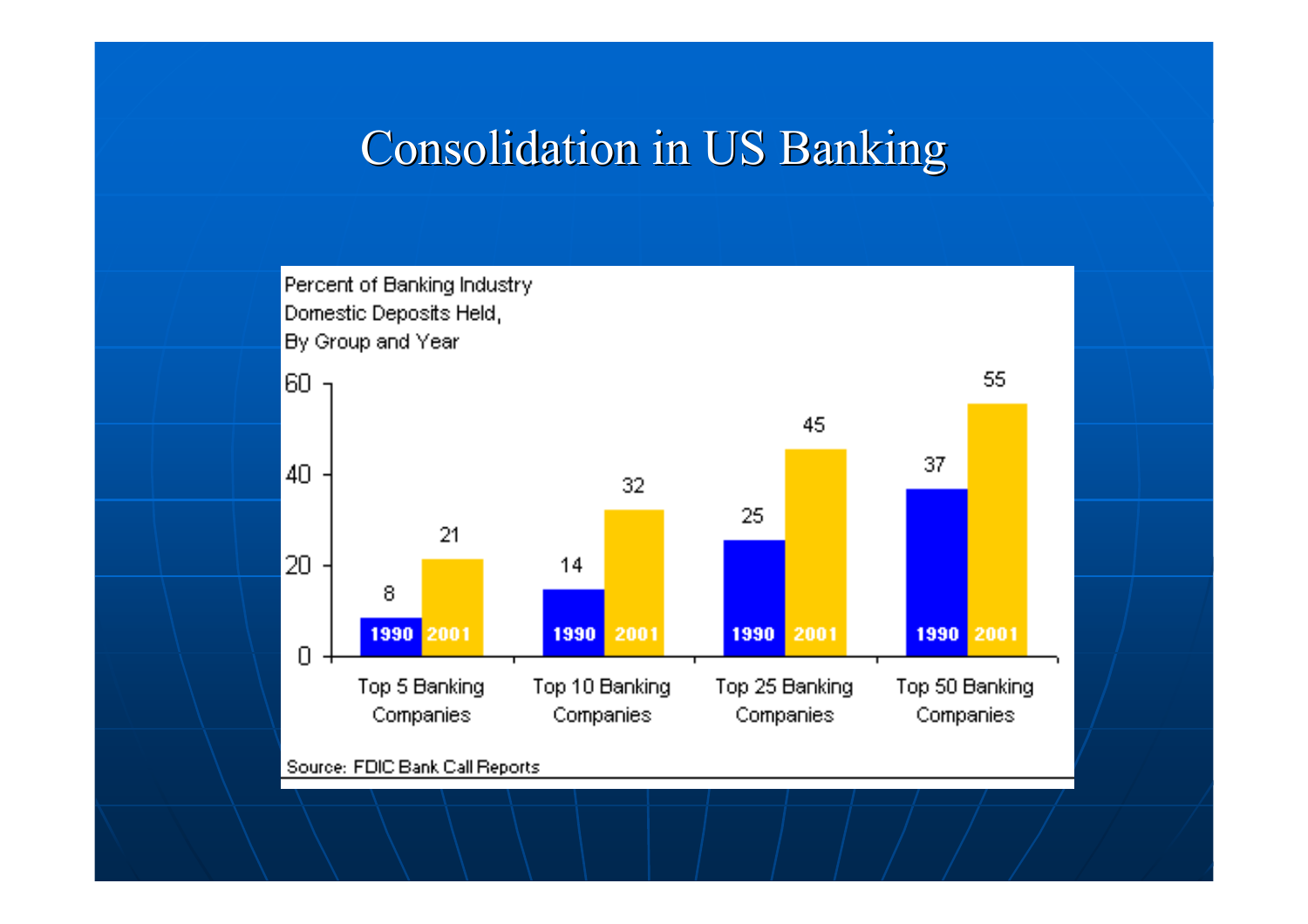### A Less Risky Banking System?

Annual Net Charge-offs as a Percent of Average Loans

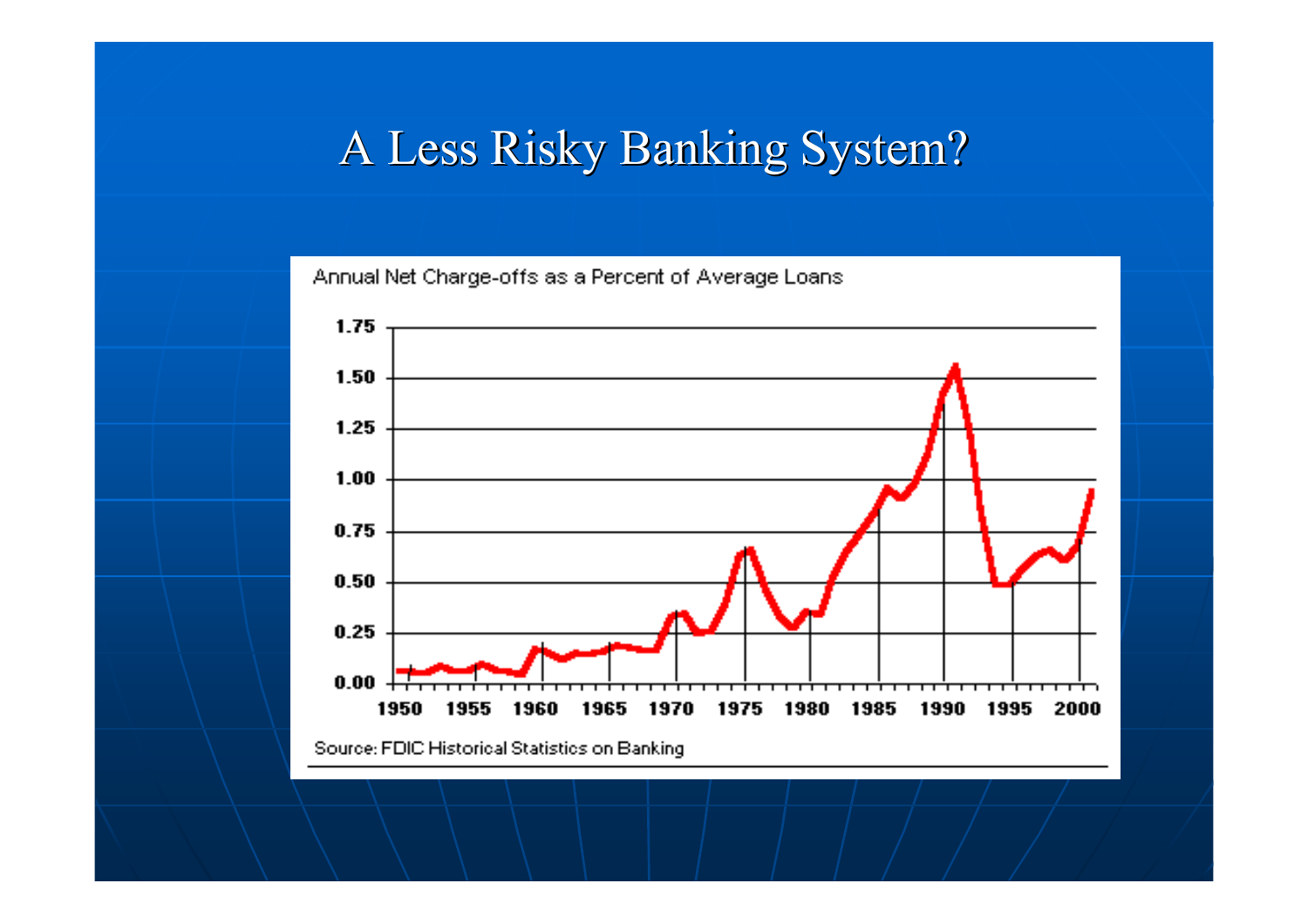#### Basel II and Financial Stability Basel II and Financial Stability

- $\blacksquare$  Basel II's approach to risk-weighted capital represents a necessary, post-Basel I evolution, but it raises continuing questions; for example:
- $\blacksquare$  Is the risk environment becoming more opaque with the growth in derivatives? If so, what "fixes" are needed?

Is there a pro-cyclical bias in Basel II? If so, to what extent are domestic-level policy changes forthcoming that would, for example, counteract those effects?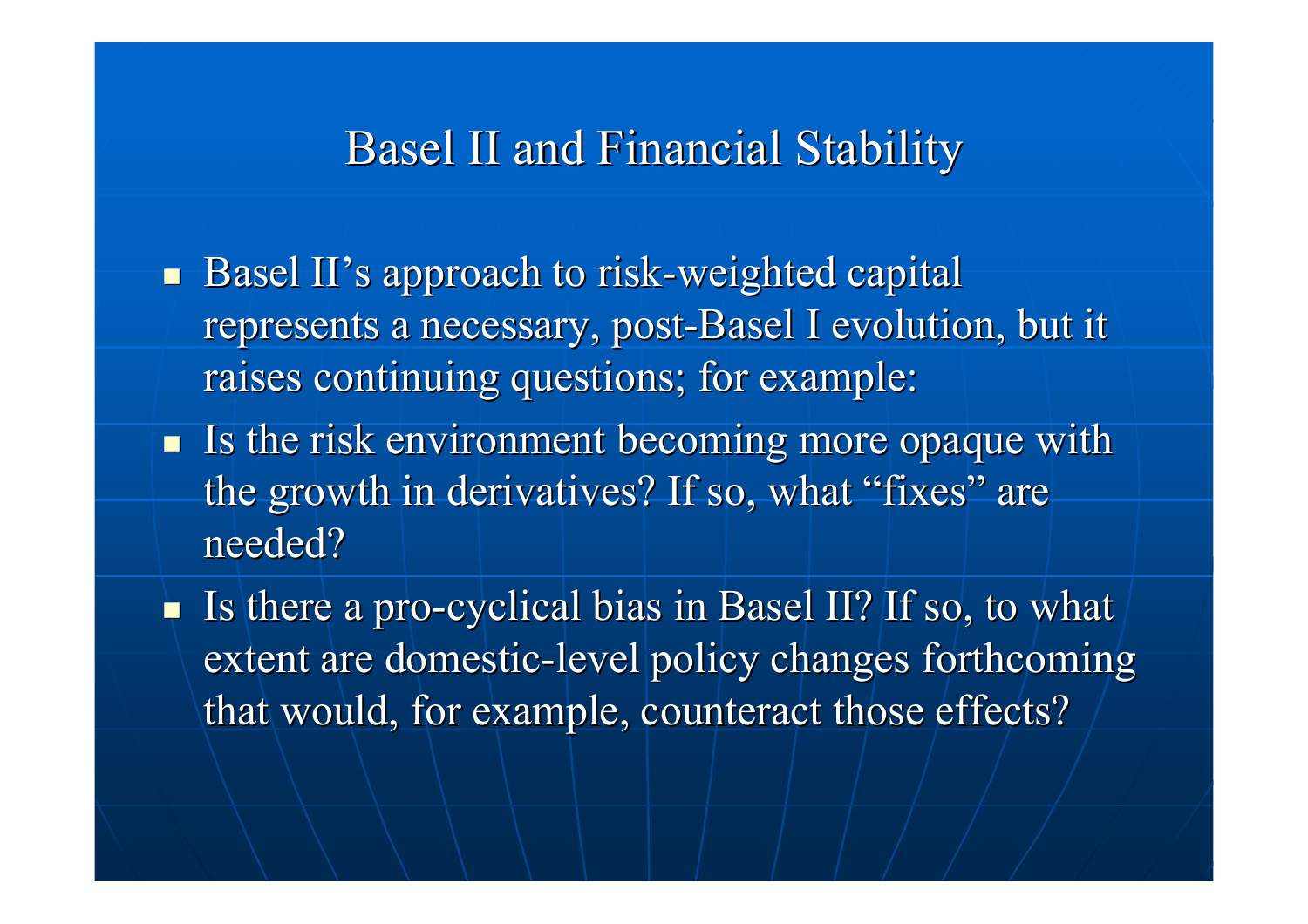# Does Basel II Contribute to a Level Playing Field?

#### **B a n k s Ta r g e t ing IR B - A d <sup>v</sup> a n c e d**



Source: FT Research study commissioned by Accenture, Mercer Oliver Wyman and SAP (2004)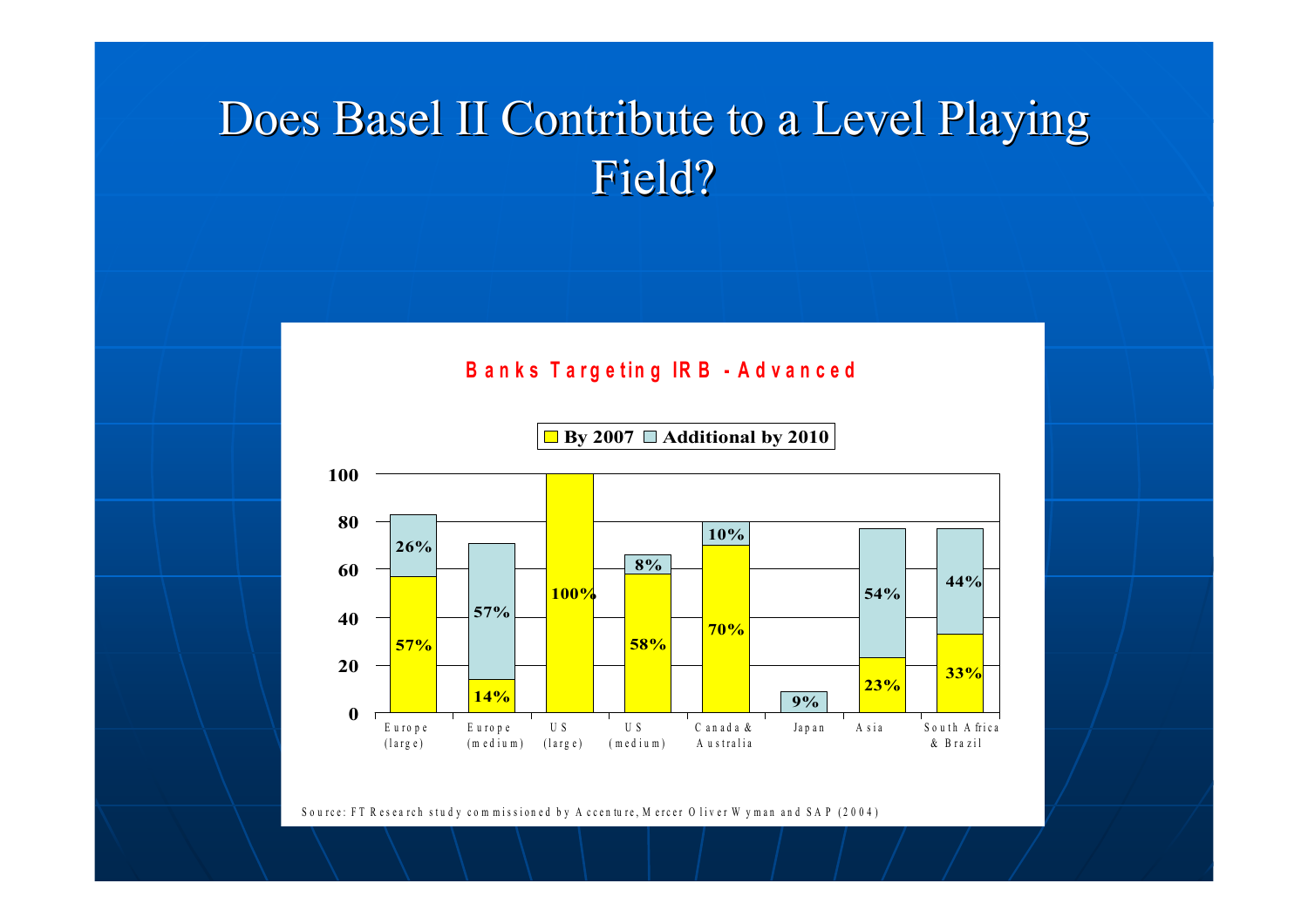## Policy Recommendations Policy Recommendations

- Future financial crises may be highly politicized as firms and households bear burden of their exposure  $\rightarrow$  this suggests that following steps might be contemplated:
- $\blacksquare$  "War gaming" financial crises with relevant actors, including elected officials.
- $\blacksquare$ Continuing refinement of Basel II to meet new challenges.
- Consideration of further institutional changes that may be needed in order to promote competition and prevent market domination by LCFIs or other financial intermediaries.